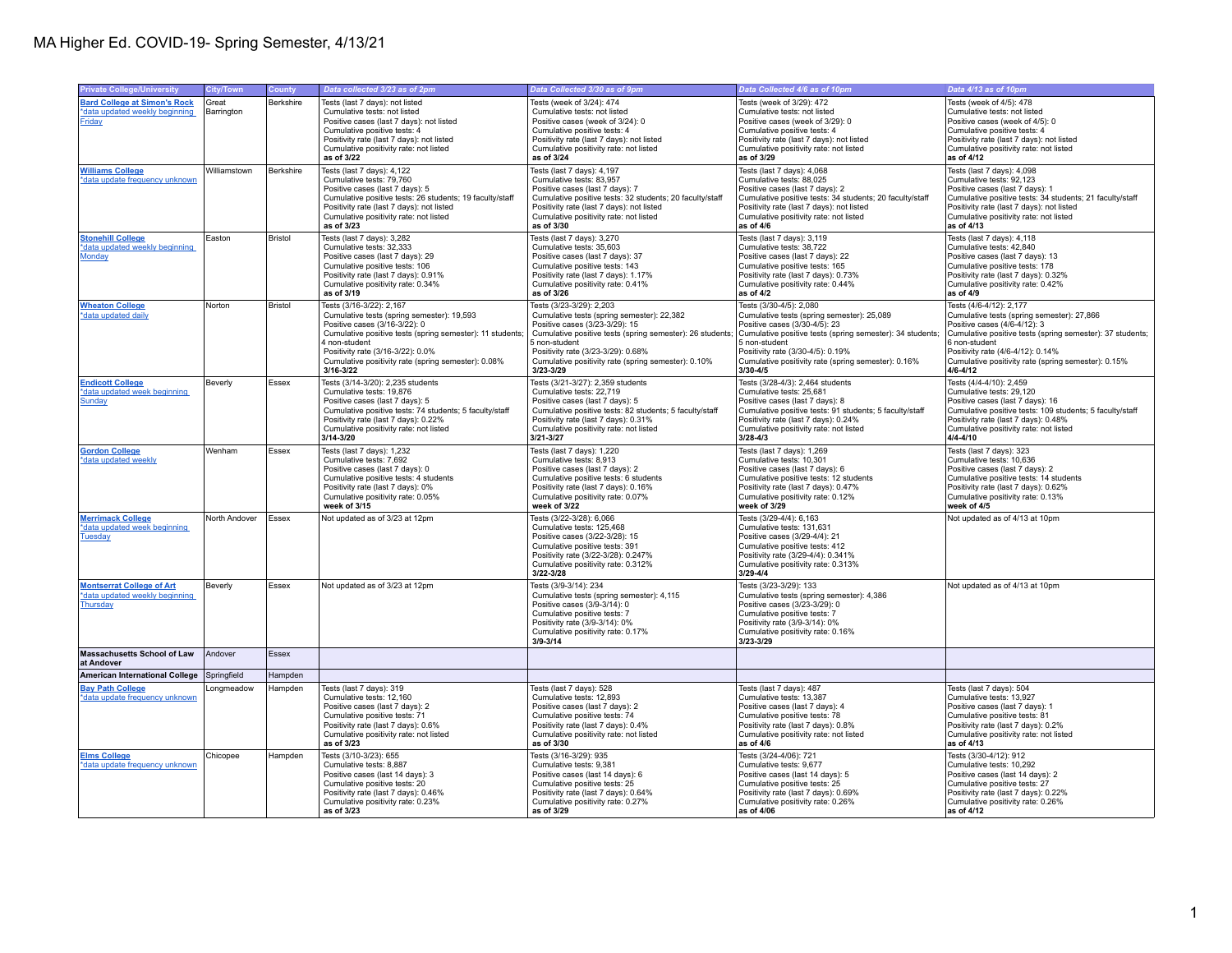| <b>Private College/University</b>                                                   | <b>City/Town</b>       | County                 | Data collected 3/23 as of 2pm                                                                                                                                                                                                                                                                  | Data Collected 3/30 as of 9pm                                                                                                                                                                                                                                                                                         | Data Collected 4/6 as of 10pm                                                                                                                                                                                                                                                                                          | Data 4/13 as of 10pm                                                                                                                                                                                                                                                                                                  |
|-------------------------------------------------------------------------------------|------------------------|------------------------|------------------------------------------------------------------------------------------------------------------------------------------------------------------------------------------------------------------------------------------------------------------------------------------------|-----------------------------------------------------------------------------------------------------------------------------------------------------------------------------------------------------------------------------------------------------------------------------------------------------------------------|------------------------------------------------------------------------------------------------------------------------------------------------------------------------------------------------------------------------------------------------------------------------------------------------------------------------|-----------------------------------------------------------------------------------------------------------------------------------------------------------------------------------------------------------------------------------------------------------------------------------------------------------------------|
| <b>Springfield College</b><br>*data update frequency unknown                        | Springfield            | Hampden                | Tests (3/9-3/17): 3,497<br>Cumulative tests: 16,517<br>Positive cases (3/9-3/17): 7<br>Cumulative positive tests: 77<br>Positivity rate (3/9-3/17): 0.20%<br>Cumulative positivity rate: 0.466%<br>as of 3/19                                                                                  | Tests (last 7 days): 1,403<br>Cumulative tests: 20,335<br>Positive cases (last 7 days): 15<br>Cumulative positive tests: 124<br>Positivity rate (last 7 days): 1.07%<br>Cumulative positivity rate: 0.61%<br>as of 3/30                                                                                               | Tests (last 7 days): 1,269<br>Cumulative tests: 22,802<br>Positive cases (last 7 days): 5<br>Cumulative positive tests: 138<br>Positivity rate (last 7 days): 0.39%<br>Cumulative positivity rate: 0.61%<br>as of 4/5                                                                                                  | Tests (last 7 days): 1,361<br>Cumulative tests: 25,336<br>Positive cases (last 7 days): 12<br>Cumulative positive tests: 80<br>Positivity rate (last 7 days): 0.88%<br>Cumulative positivity rate: 0.81%<br>as of 4/12                                                                                                |
| <b>Western New England</b><br><b>University</b><br>*data updated every Thursday     | Springfield            | Hampden                | Tests (last 7 days): not listed<br>Cumulative tests: 9,641<br>Positive cases (last 7 days): not listed<br>Cumulative positive tests: 231<br>Positivity rate (last 7 days): not listed<br>Cumulative positivity rate: not listed<br>as of 3/19                                                  | Tests (last 7 days): not listed<br>Cumulative tests: 11,238<br>Positive cases (last 7 days): not listed<br>Cumulative positive tests: 274<br>Positivity rate (last 7 days): not listed<br>Cumulative positivity rate: not listed<br>as of 3/26                                                                        | Tests (last 7 days): not listed<br>Cumulative tests: 12,360<br>Positive cases (last 7 days): not listed<br>Cumulative positive tests: 300<br>Positivity rate (last 7 days): not listed<br>Cumulative positivity rate: not listed<br>as of 4/2                                                                          | Tests (last 7 days): not listed<br>Cumulative tests: 15,053<br>Positive cases (last 7 days): not listed<br>Cumulative positive tests: 319<br>Positivity rate (last 7 days): not listed<br>Cumulative positivity rate: not listed<br>as of 4/9                                                                         |
| <b>Amherst College</b><br>*data updated M-F, week<br>beginning Sunday               | Amherst                | Hampshire              | Tests (last 7 days): not listed<br>Cumulative tests: 27,585<br>Positive cases (last 7 days): not listed<br>Cumulative positive tests: 19 students; 1 faculty; 10 staff<br>Positivity rate (last 14 days): 0.04%<br>Cumulative positivity rate: not listed<br>as of 3/23                        | Tests (last 7 days): not listed<br>Cumulative tests: 32,123<br>Positive cases (last 7 days): not listed<br>Cumulative positive tests: 20 students; 1 faculty; 10 staff<br>Positivity rate (last 14 days): 0.01%<br>Cumulative positivity rate: not listed<br>as of 3/30                                               | Tests (last 7 days): not listed<br>Cumulative tests: 36,629<br>Positive cases (last 7 days): not listed<br>Cumulative positive tests: 20 students; 1 faculty; 10 staff<br>Positivity rate (last 14 days): 0.01%<br>Cumulative positivity rate: not listed<br>as of 4/6                                                 | Tests (last 7 days): not listed<br>Cumulative tests: 40,727<br>Positive cases (last 7 days): not listed<br>Cumulative positive tests: 20 students; 1 faculty; 10 staff<br>Positivity rate (last 14 days): 0.0%<br>Cumulative positivity rate: not listed<br>as of 4/12                                                |
| <b>Mount Holyoke College</b><br>*data updated M-F                                   | South Hadley           | Hampshire              | Not updated as of 3/23 at 2pm                                                                                                                                                                                                                                                                  | Tests (last 7 days): 1,342 students; 506 employees<br>Cumulative tests: 32,666<br>Positive cases (last 7 days): 0 student; 0 employee; 1<br>affiliate<br>Cumulative positive tests: 43<br>Positivity rate (last 7 days): 0.0% for students; 0.0% for<br>employees<br>Cumulative positivity rate: 0.132%<br>as of 3/30 | Tests (last 7 days): 1,342 students; 512 employees<br>Cumulative tests: 34,530<br>Positive cases (last 7 days): 0 student; 1 employee; 0<br>affiliate<br>Cumulative positive tests: 44<br>Positivity rate (last 7 days): 0.0% for students; 0.195% for<br>employees<br>Cumulative positivity rate: 0.127%<br>as of 4/5 | Tests (last 7 days): 1,336 students; 515 employees<br>Cumulative tests: 35,988<br>Positive cases (last 7 days): 0 student; 0 employee; 0<br>affiliate<br>Cumulative positive tests: 44<br>Positivity rate (last 7 days): 0.0% for students; 0.0% for<br>employees<br>Cumulative positivity rate: 0.122%<br>as of 4/13 |
| <b>Smith College</b><br>*data updated twice weekly                                  | Northampton            | Hampshire              | Tests (last 7 days): 5,537<br>Cumulative tests: 59.468<br>Positive cases (last 7 days); 0<br>Cumulative positive tests: 10 students; 24 employees<br>Positivity rate (last 14 days): 0.02%<br>Cumulative positivity rate: not listed<br>as of 3/22                                             | Tests (last 7 days): 5,574<br>Cumulative tests: 64.002<br>Positive cases (last 7 days): 1<br>Cumulative positive tests: 10 students; 25 employees<br>Positivity rate (last 14 days): 0.03%<br>Cumulative positivity rate: not listed<br>as of 3/29                                                                    | Tests (last 7 days): 5,674<br>Cumulative tests: 68.993<br>Positive cases (last 7 days): 2<br>Cumulative positive tests: 11 students; 26 employees<br>Positivity rate (last 14 days): 0.03%<br>Cumulative positivity rate: not listed<br>as of 4/5                                                                      | Tests (last 7 days): 5,689<br>Cumulative tests: 73.714<br>Positive cases (last 7 days): 6<br>Cumulative positive tests: 12 students; 32 employees<br>Positivity rate (last 14 days): 0.08%<br>Cumulative positivity rate: not listed<br>as of 4/12                                                                    |
| <b>Hampshire College</b><br>*data updated week beginning<br>Wednesday               | Amherst                | Hampshire              | Tests (3/11-3/18): 539<br>Cumulative tests: 5,202<br>Positive cases (3/11-3/18): 1<br>Cumulative positive tests: 5<br>Positivity rate (3/11-3/18): 0.19%<br>Cumulative positivity rate: 0.10%<br>$3/11 - 3/18$                                                                                 | Tests (3/19-3/25): 528<br>Cumulative tests: 5,730<br>Positive cases (3/19-3/25): 0<br>Cumulative positive tests: 5<br>Positivity rate (3/19-3/25): 0.0%<br>Cumulative positivity rate: 0.09%<br>3/19-3/25                                                                                                             | Tests (3/26-4/1): 549<br>Cumulative tests: 6,279<br>Positive cases (3/26-4/1): 2<br>Cumulative positive tests: 7<br>Positivity rate (3/26-4/1): 0.36%<br>Cumulative positivity rate: 0.11%<br>$3/26 - 4/1$                                                                                                             | Tests (4/2-4/8): 528<br>Cumulative tests: 6,797<br>Positive cases (4/2-4/8): 0<br>Cumulative positive tests: 7<br>Positivity rate (4/2-4/8): 0.0%<br>Cumulative positivity rate: 0.10%<br>$4/2 - 4/8$                                                                                                                 |
| <b>Bentley University</b><br>*data update frequency unknown                         | Waltham                | Middlesex              | Tests (3/17-3/22): 3,794<br>Cumulative tests: 41,261<br>Positive cases (last 7 days); not listed<br>Cumulative positive tests: 243<br>Positivity rate: 0.54%<br>Cumulative positivity rate: 0.60%<br>as of 3/22                                                                                | Tests (3/25-3/30): 3,751<br>Cumulative tests: 45,883<br>Positive cases (last 7 days); not listed<br>Cumulative positive tests: 264<br>Positivity rate: 0.46%<br>Cumulative positivity rate: 0.59%<br>as of 3/30                                                                                                       | Tests (3/30-4/5): 4,381<br>Cumulative tests: 50,266<br>Positive cases (last 7 days); not listed<br>Cumulative positive tests: 305<br>Positivity rate: 0.91%<br>Cumulative positivity rate: 0.62%<br>as of 4/6                                                                                                          | Tests (4/1-4/8): 5,716<br>Cumulative tests: 53.134<br>Positive cases (last 7 days); not listed<br>Cumulative positive tests: 344<br>Positivity rate: 0.39%<br>Cumulative positivity rate: 0.66%<br>as of 4/13                                                                                                         |
| <b>Boston College</b><br>*data updated T-F, week<br>beginning Monday                | Chestnut Hill          | Middlesex              | Tests (3/15-3/21): 12,522<br>Cumulative tests: 246,162<br>Positive cases (3/15-3/21): 38<br>Cumulative positive tests: 1,042<br>Positivity rate (3/15-3/21): 0.3%<br>Cumulative positivity rate: 0.39%<br>$3/15 - 3/21$                                                                        | Tests (3/22-3/28): 12,660<br>Cumulative tests: 268,139<br>Positive cases (3/22-3/28): 63<br>Cumulative positive tests: 1.071<br>Positivity rate (3/22-3/28): 0.49%<br>Cumulative positivity rate: 0.39%<br>3/22-3/28                                                                                                  | Tests (3/29-4/4): 12,291<br>Cumulative tests: 284,589<br>Positive cases (3/29-4/4): 81<br>Cumulative positive tests: 1,172<br>Positivity rate (3/29-4/4): 0.65%<br>Cumulative positivity rate: 0.41%<br>$3/29 - 4/4$                                                                                                   | Tests (4/5-4/11): 16,256<br>Cumulative tests: 296,686<br>Positive cases (4/5-4/11): 46<br>Cumulative positive tests: 1,198<br>Positivity rate (4/5-4/11): 0.28%<br>Cumulative positivity rate: 0.40%<br>$4/5 - 4/11$                                                                                                  |
| <b>Brandeis University</b><br>*data updated daily, week<br>beginning Sunday         | Waltham                | Middlesex              | Tests (week of 3/14): 6,323<br>Cumulative tests: 107,085 students; 39,511 faculty/staff<br>Positive cases (last 7 days): 21 students; 1 faculty/staff<br>Cumulative positive tests: not listed<br>Positivity rate (last 7 days): 0.35%<br>Cumulative positivity rate: not listed<br>as of 3/22 | Tests (week of 3/21): 6,256<br>Cumulative tests: 110,626 students; 40,569 faculty/staff<br>Positive cases (last 7 days): 9 students; 1 faculty/staff<br>Cumulative positive tests: not listed<br>Positivity rate (last 7 days): 0.15%<br>Cumulative positivity rate: not listed<br>as of 3/29                         | Tests (week of 3/28): 6,001<br>Cumulative tests: 115,279 students; 41,992 faculty/staff<br>Positive cases (last 7 days): 3 students; 0 faculty/staff<br>Cumulative positive tests: not listed<br>Positivity rate (last 7 days): 0.03%<br>Cumulative positivity rate: not listed<br>as of 4/5                           | Tests (week of 4/4): 6,046<br>Cumulative tests: 120,078 students; 43,244 faculty/staff<br>Positive cases (4/4 week): 0 students; 0 faculty/staff<br>Cumulative positive tests: not listed<br>Positivity rate (last 7 days): 0.10%<br>Cumulative positivity rate: not listed<br>as of 4/12                             |
| <b>Cambridge College</b>                                                            | Cambridge              | Middlesex              |                                                                                                                                                                                                                                                                                                |                                                                                                                                                                                                                                                                                                                       |                                                                                                                                                                                                                                                                                                                        |                                                                                                                                                                                                                                                                                                                       |
| <b>Harvard University</b><br>*data updated daily<br><b>Harvard Extension School</b> | Cambridge<br>Cambridge | Middlesex<br>Middlesex | Tests (last 7 days): 18,193<br>Cumulative tests: 107,396 students; 225,071 faculty/staff<br>Positive cases (last 7 days): 25<br>Cumulative positive tests: 298 students; 518 faculty/staff<br>Positivity rate (last 7 days): 0.14%<br>Cumulative positivity rate: not listed<br>as of 3/22     | Tests (last 7 days): 18,922<br>Cumulative tests: 112,890 students; 233,972 faculty/staff<br>Positive cases (last 7 days): 28<br>Cumulative positive tests: 249 students; 527 faculty/staff<br>Positivity rate (last 7 days): 0.15%<br>Cumulative positivity rate: not listed<br>as of 3/29                            | Tests (last 7 days): 17,844<br>Cumulative tests: 118,154 students; 242,161 faculty/staff<br>Positive cases (last 7 days): 15<br>Cumulative positive tests: 863<br>Positivity rate (last 7 days): 0.08%<br>Cumulative positivity rate: not listed<br>as of 4/5                                                          | Tests (last 7 days): 19,394<br>Cumulative tests: 123,808 students; 251,343 faculty/staff<br>Positive cases (last 7 days): 48<br>Cumulative positive tests: 912<br>Positivity rate (last 7 days): 0.25%<br>Cumulative positivity rate: not listed<br>as of 4/12                                                        |
|                                                                                     |                        |                        |                                                                                                                                                                                                                                                                                                |                                                                                                                                                                                                                                                                                                                       |                                                                                                                                                                                                                                                                                                                        |                                                                                                                                                                                                                                                                                                                       |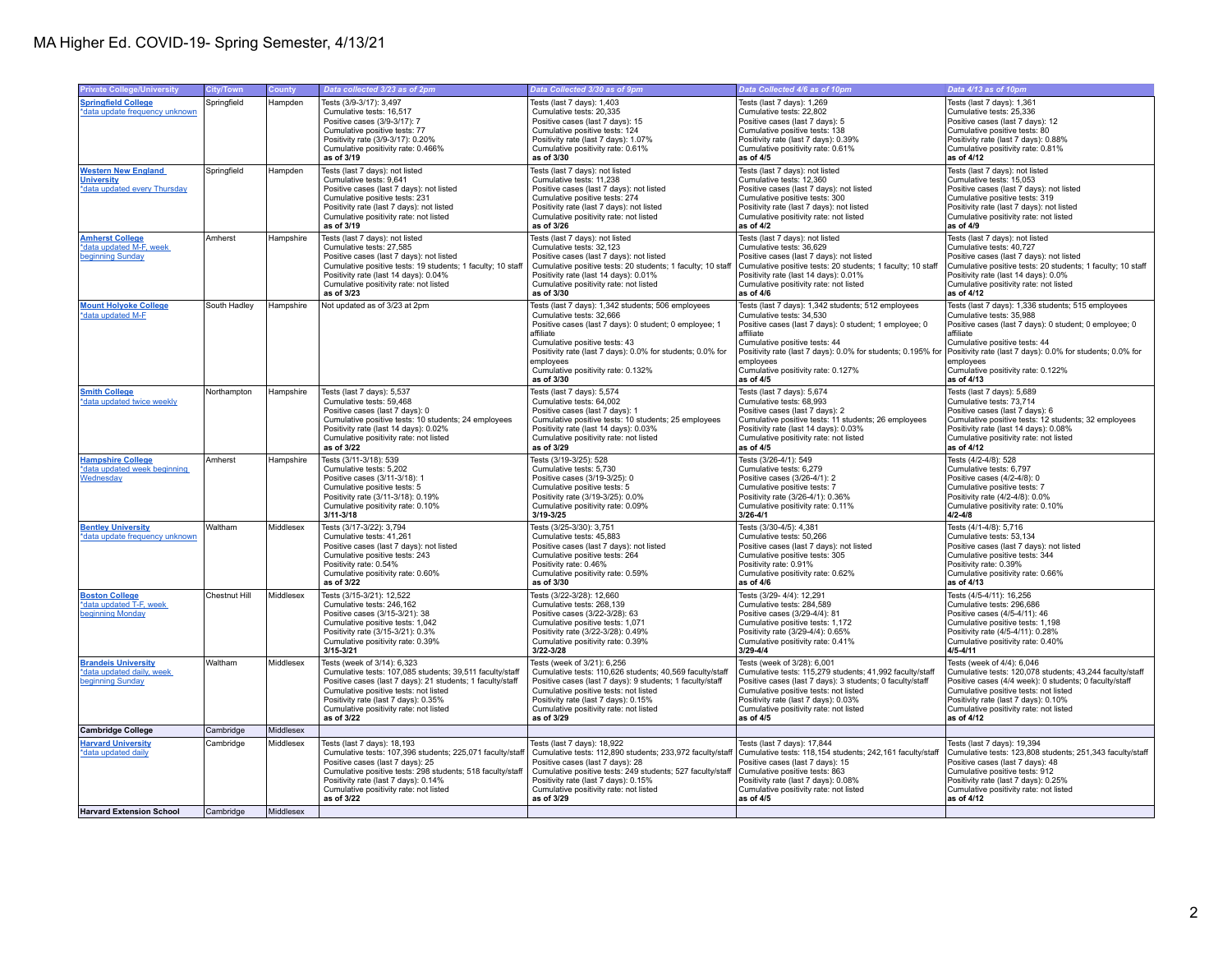## MA Higher Ed. COVID-19- Spring Semester, 4/13/21

| <b>Private College/University</b>  | <b>City/Town</b> | <b>County</b> | Data collected 3/23 as of 2pm                                                        | Data Collected 3/30 as of 9pm                                                        | Data Collected 4/6 as of 10pm                                                        | Data 4/13 as of 10pm                                                                 |
|------------------------------------|------------------|---------------|--------------------------------------------------------------------------------------|--------------------------------------------------------------------------------------|--------------------------------------------------------------------------------------|--------------------------------------------------------------------------------------|
| <b>Lasell College</b>              | Newton           | Middlesex     | Tests (last 7 days): not listed                                                      | Tests (last 7 days): not listed                                                      | Tests (last 7 days): not listed                                                      | Tests (last 7 days): not listed                                                      |
| *data updated daily                |                  |               | Cumulative tests: 11,611 students; 3,049 employees;                                  | Cumulative tests: 13,343 students; 3,331 employees;                                  | Cumulative tests: 13,943 students; 3,540 employees;                                  | Cumulative tests: 15,317 students; 3,843 employees;                                  |
|                                    |                  |               | 1.316 other                                                                          | 2.727 other                                                                          | 1.463 other                                                                          | 1.594 other                                                                          |
|                                    |                  |               | Positive cases (last 7 days): 0                                                      | Positive cases (last 7 days): 1                                                      | Positive cases (last 7 days): 6                                                      | Positive cases (last 7 days): 4                                                      |
|                                    |                  |               | Cumulative positive tests: 19 students; 12 employees; 9                              | Cumulative positive tests: 19 students; 12 employees; 9                              | Cumulative positive tests: 25 students; 11 employees; 9                              | Cumulative positive tests: 32 students; 11 employees; 12                             |
|                                    |                  |               | village<br>Positivity rate (average daily): 0.32%                                    | village<br>Positivity rate (average daily): 0.30%                                    | village<br>Positivity rate (average daily): 0.31%                                    | other/village<br>Positivity rate (average daily):0.32%                               |
|                                    |                  |               | Cumulative positivity rate: 0.16%                                                    | Cumulative positivity rate: 0.15%                                                    | Cumulative positivity rate: 0.23%                                                    | Cumulative positivity rate: 0.25%                                                    |
|                                    |                  |               | as of 3/22                                                                           | as of 3/29                                                                           | as of 4/4                                                                            | as of 4/11                                                                           |
| <b>Lesley University</b>           | Cambridge        | Middlesex     |                                                                                      |                                                                                      |                                                                                      |                                                                                      |
| <b>Massachusetts Institute of</b>  | Cambridge        | Middlesex     | Tests (last 7 days): 12,149 students; 7,973 employees;                               | Tests (last 7 days): 11,830 students; 7,754 employees;                               | Tests (last 7 days): 11,322 students; 7,253 employees;                               | Tests (last 7 days): 10,591 students; 7,123 employees;                               |
| <b>Technology</b>                  |                  |               | 2.530 affiliates                                                                     | 2.379 affiliates                                                                     | 2.223 affiliates                                                                     | 2.190 affiliates                                                                     |
| *data updated daily                |                  |               | Cumulative tests: 230,147 students; 195,907 employees;                               | Cumulative tests: 242,188 students; 203,800 employees;                               | Cumulative tests: 254,345 students; 211,449 employees;                               | Cumulative tests: 266,543 students; 219,449 employees;                               |
|                                    |                  |               | 54,564 affiliates                                                                    | 56,915 affiliates                                                                    | 59,274 affiliates                                                                    | 61,748 affiliates                                                                    |
|                                    |                  |               | Positive cases (last 7 days): 9 students; 9 employees;                               | Positive cases (last 7 days): 52 students; 5 employees; 1                            | Positive cases (last 7 days): 15 students; 9 employees; 2                            | Positive cases (last 7 days): 6 students; 6 employees; 3                             |
|                                    |                  |               | 6 affiliates                                                                         | affiliates                                                                           | affiliates                                                                           | affiliates                                                                           |
|                                    |                  |               | Cumulative positive tests: 319 students; 378 employees;<br>160 affiliates            | Cumulative positive tests: 385 students; 386 employees;<br>163 affiliates            | Cumulative positive tests: 407 students; 401 employees;                              | Cumulative positive tests: 415 students; 413 employees;<br>170 affiliates            |
|                                    |                  |               | Positivity rate (last 7 days): 0.07% students; 0.11%                                 | Positivity rate (last 7 days): 0.44% students; 0.06%                                 | 166 affiliates<br>Positivity rate (last 7 days): 0.13% students; 0.12%               | Positivity rate (last 7 days): 0.06% students; 0.08%                                 |
|                                    |                  |               | employees; 0.24% affiliates                                                          | employees; 0.04% affiliates                                                          | employees; 0.09% affiliates                                                          | employees; 0.14% affiliates                                                          |
|                                    |                  |               | Cumulative positivity rate: 0.14% students; 0.19%                                    | Cumulative positivity rate: 0.16% students; 0.19%                                    | Cumulative positivity rate: 0.16% students; 0.19%                                    | Cumulative positivity rate: 0.16% students; 0.19%                                    |
|                                    |                  |               | employees; 0.29% affiliates                                                          | employees; 0.29% affiliates                                                          | employees; 0.28% affiliates                                                          | employees; 0.28% affiliates                                                          |
|                                    |                  |               | as of 3/23                                                                           | as of 3/29                                                                           | as of 4/5                                                                            | as of 4/13                                                                           |
| <b>Regis College</b>               | Weston           | Middlesex     | Tests (3/14-3/20): 1,162                                                             | Tests (3/21-3/27): 1,167                                                             | Tests (3/28-4/3): 1,147                                                              | Tests (4/4-4/10): 1,209                                                              |
| *data updated on Wednesday         |                  |               | Cumulative tests: 14,716                                                             | Cumulative tests: 15,862                                                             | Cumulative tests: 16,996                                                             | Cumulative tests: 18,182                                                             |
|                                    |                  |               | Positive cases (3/14-3/20): 1<br>Cumulative positive tests: 64                       | Positive cases (3/21-3/27): 2<br>Cumulative positive tests: 66                       | Positive cases (3/28-4/3): 2<br>Cumulative positive tests: 68                        | Positive cases (4/4-4/10): 1<br>Cumulative positive tests: 69                        |
|                                    |                  |               | Positivity rate (last 7 days): not listed                                            | Positivity rate (last 7 days): not listed                                            | Positivity rate (last 7 days): not listed                                            | Positivity rate (last 7 days): not listed                                            |
|                                    |                  |               | Cumulative positivity rate: not listed                                               | Cumulative positivity rate: not listed                                               | Cumulative positivity rate: not listed                                               | Cumulative positivity rate: not listed                                               |
|                                    |                  |               | $3/14 - 3/20$                                                                        | $3/21 - 3/27$                                                                        | 3/28-4/3                                                                             | 4/4-4/10                                                                             |
| <b>Tufts University</b>            | Medford          | Middlesex     | Tests (last 7 days): 15,543                                                          | Tests (last 7 days): 16,451                                                          | Tests (last 7 days): 20,573                                                          | Tests (last 7 days): 21,072                                                          |
| *data updated daily                |                  |               | Cumulative tests: 437.802                                                            | Cumulative tests: 454.253                                                            | Cumulative tests: 474.826                                                            | Cumulative tests: 495.961                                                            |
|                                    |                  |               | Positive cases (last 7 days): 43                                                     | Positive cases (last 7 days): 48                                                     | Positive cases (last 7 days): 13                                                     | Positive cases (last 7 days): 32                                                     |
|                                    |                  |               | Cumulative positive tests: 638                                                       | Cumulative positive tests: 686                                                       | Cumulative positive tests: 699                                                       | Cumulative positive tests: 732                                                       |
|                                    |                  |               | Positivity rate (last 7 days): 0.28%<br>Cumulative positivity rate: 0.15%            | Positivity rate (last 7 days): 0.29%<br>Cumulative positivity rate: 0.15%            | Positivity rate (last 7 days): 0.07%<br>Cumulative positivity rate: 0.15%            | Positivity rate (last 7 days): 0.15%<br>Cumulative positivity rate: 0.15%            |
|                                    |                  |               | as of 3/21                                                                           | as of 3/28                                                                           | as of $4/4$                                                                          | as of 4/11                                                                           |
| <b>Babson College</b>              | Norfolk          | Norfolk       | Tests (3/13-3/19): 3,962                                                             | Tests (3/20-3/26): 3,962                                                             | Tests (3/31-4/6): 3,897                                                              | Tests (4/3-4/9): 3,885                                                               |
| *data updated on Friday            |                  |               | Cumulative tests: 39.108                                                             | Cumulative tests: 43.070                                                             | Cumulative tests: 48.909                                                             | Cumulative tests: 50.875                                                             |
|                                    |                  |               | Positive cases (3/13-3/19): 7 students; < 3 employees; 0                             | Positive cases (3/20-3/26): 16 students; < 3 employees;                              | Positive cases (3/31-4/6): 40 students; 0 employees; 0                               | Positive cases (4/3-4/9): 29 students; 0 employees; 0                                |
|                                    |                  |               | service providers                                                                    | 0 service providers                                                                  | service providers                                                                    | service providers                                                                    |
|                                    |                  |               | Cumulative positive tests: 197 students; 16 employees;                               | Cumulative positive tests: 213 students; 18 employees;                               | Cumulative positive tests: 268 students; 18 employees;                               | Cumulative positive tests: 274 students; 18 employees;                               |
|                                    |                  |               | 13 service providers<br>Positivity rate (last 7 days): 0.25%                         | 13 service providers<br>Positivity rate (last 7 days): 0.45%                         | 13 service providers<br>Positivity rate (last 7 days): 1.03%                         | 13 service providers<br>Positivity rate (last 7 days): 0.75%                         |
|                                    |                  |               | Cumulative positivity rate: 0.58%                                                    | Cumulative positivity rate: 0.57%                                                    | Cumulative positivity rate: 0.61%                                                    | Cumulative positivity rate: 0.60%                                                    |
|                                    |                  |               | $3/13 - 3/19$                                                                        | 3/20-3/26                                                                            | 3/31-4/6                                                                             | $4/3 - 4/9$                                                                          |
| <b>Curry College</b>               | Milton           | Norfolk       | Tests (last 7 days): 1,769                                                           | Tests (last 7 days): 1,790                                                           | Tests (last 7 days): 1,777                                                           | Tests (last 7 days): 1,689                                                           |
| *data updated week beginning       |                  |               | Cumulative tests: 40,168                                                             | Cumulative tests: 41,958                                                             | Cumulative tests: 43,735                                                             | Cumulative tests: 45,424                                                             |
| Thursday                           |                  |               | Positive cases (last 7 days): 7                                                      | Positive cases (last 7 days): 7                                                      | Positive cases (last 7 days): 14                                                     | Positive cases (last 7 days): 5                                                      |
|                                    |                  |               | Cumulative positive tests: 178                                                       | Cumulative positive tests: 185                                                       | Cumulative positive tests: 199                                                       | Cumulative positive tests: 204                                                       |
|                                    |                  |               | Positivity rate (last 14 days): not listed<br>Cumulative positivity rate: not listed | Positivity rate (last 14 days): not listed<br>Cumulative positivity rate: not listed | Positivity rate (last 14 days): not listed<br>Cumulative positivity rate: not listed | Positivity rate (last 14 days): not listed<br>Cumulative positivity rate: not listed |
|                                    |                  |               | as of 3/21                                                                           | as of 3/26                                                                           | as of 4/2                                                                            | as of 4/9                                                                            |
| <b>Dean College</b>                | Franklin         | Norfolk       | Tests (3/15-3/21): 1,197 students; 517 non-student                                   | Tests (3/22-3/28): 1,324 students; 562 non-student                                   | Tests (3/29-4/4): 1,323 students; 539 non-student                                    | Tests (4/5-4/11): 1,315 students; 531 non-student                                    |
| *data updated "weekly"             |                  |               | Cumulative tests: 10.645 students: 4.645 non-student                                 | Cumulative tests: 11.969 students: 5.207 non-student                                 | Cumulative tests: 13.292 students: 5.746 non-student                                 | Cumulative tests: 14.607 students: 6.277 non-student                                 |
|                                    |                  |               | Positive cases (3/15-3/21): 4 students; 0 non-student                                | Positive cases (3/22-3/28): 1 students; 0 non-student                                | Positive cases (3/29-4/4): 3 students; 1 non-student                                 | Positive cases (4/5-4/11): 3 students; 0 non-student                                 |
|                                    |                  |               | Cumulative positive tests: 27 students: 5 non-student                                | Cumulative positive tests: 28 students: 5 non-student                                | Cumulative positive tests: 31 students: 6 non-student                                | Cumulative positive tests: 34 students: 6 non-student                                |
|                                    |                  |               | Positivity rate (3/15-3/21): 0.33% students; 0% non-                                 | Positivity rate (3/22-3/28): 0.08% students; 0% non-                                 | Positivity rate (3/29-4/4): 0.23% students; 0.19% non-                               | Positivity rate (4/5-4/11): 0.23% students; 0.0% non-                                |
|                                    |                  |               | student<br>Cumulative positivity rate: 0.25% students; 0.11% non-                    | student<br>Cumulative positivity rate: 0.23% students; 0.10% non-                    | student<br>Cumulative positivity rate: 0.23% students; 0.10% non-                    | student<br>Cumulative positivity rate: 0.23% students; 0.10% non-                    |
|                                    |                  |               | student                                                                              | student                                                                              | student                                                                              | student                                                                              |
|                                    |                  |               | $3/15 - 3/21$                                                                        | 3/22-3/28                                                                            | 3/29-4/4                                                                             | 4/5-4/11                                                                             |
| <b>Eastern Nazarene College</b>    | Quincy           | Norfolk       | Tests (last 7 days): not listed                                                      | Tests (last 7 days): not listed                                                      | Tests (last 7 days): not listed                                                      | Tests (last 7 days): not listed                                                      |
| data update frequency unknown      |                  |               | Cumulative tests: 2,642                                                              | Cumulative tests: 3,006                                                              | Cumulative tests: 3,381                                                              | Cumulative tests: 3,708                                                              |
|                                    |                  |               | Positive cases (7 days): not listed                                                  | Positive cases (7 days): not listed                                                  | Positive cases (last 7 days): not listed                                             | Positive cases (last 7 days): not listed                                             |
|                                    |                  |               | Cumulative positive tests: 29                                                        | Cumulative positive tests: 39                                                        | Cumulative positive tests: 43                                                        | Cumulative positive tests: 46                                                        |
|                                    |                  |               | Positivity rate (last 7 days): not listed<br>Cumulative positivity rate: not listed  | Positivity rate (last 7 days): not listed<br>Cumulative positivity rate: not listed  | Positivity rate (last 7 days): not listed<br>Cumulative positivity rate: not listed  | Positivity rate (last 7 days): not listed<br>Cumulative positivity rate: not listed  |
|                                    |                  |               | as of 3/19                                                                           | as of 3/26                                                                           | as of 4/2                                                                            | as of 4/9                                                                            |
| <b>Hellenic College</b>            | Brookline        | Norfolk       |                                                                                      |                                                                                      |                                                                                      |                                                                                      |
| <b>Olin College of Engineering</b> | Needham          | Norfolk       | Tests (last 14 days): 506 students; 210 faculty/staff                                | Tests (last 14 days): 482 students; 191 faculty/staff                                | Tests (last 14 days): 185 students; 74 faculty/staff                                 | Tests (last 14 days): 482 students; 189 faculty/staff                                |
| data update frequency unknown      |                  |               | Cumulative tests: 3,545                                                              | Cumulative tests: 3,942                                                              | Cumulative tests: 3,942                                                              | Cumulative tests: 4,778                                                              |
|                                    |                  |               | Positive cases (last 14 days): 2 student; 0 faculty/staff                            | Positive cases (last 14 days): 2 student; 0 faculty/staff                            | Positive cases (last 14 days): 0 student; 0 faculty/staff                            | Positive cases (last 14 days): 0 student; 0 faculty/staff                            |
|                                    |                  |               | Cumulative positive tests: 5                                                         | Cumulative positive tests: 5                                                         | Cumulative positive tests: 5                                                         | Cumulative positive tests: 5                                                         |
|                                    |                  |               | Positivity rate (last 7 days): 0.4% students; 0%                                     | Positivity rate (last 7 days): 0.4% students; 0%                                     | Positivity rate (last 7 days): 0.0% students; 0.0%                                   | Positivity rate (last 7 days): 0.0% students; 0.0%                                   |
|                                    |                  |               | faculty/staff<br>Cumulative positivity rate: 0.1%                                    | faculty/staff<br>Cumulative positivity rate: 0.1%                                    | faculty/staff<br>Cumulative positivity rate: 0.1%                                    | faculty/staff<br>Cumulative positivity rate: 0.1%                                    |
|                                    |                  |               | as of 3/23                                                                           | as of 3/30                                                                           | as of 4/5                                                                            | as of 4/12                                                                           |
| Quincy College                     | Quincy           | Norfolk       |                                                                                      |                                                                                      |                                                                                      |                                                                                      |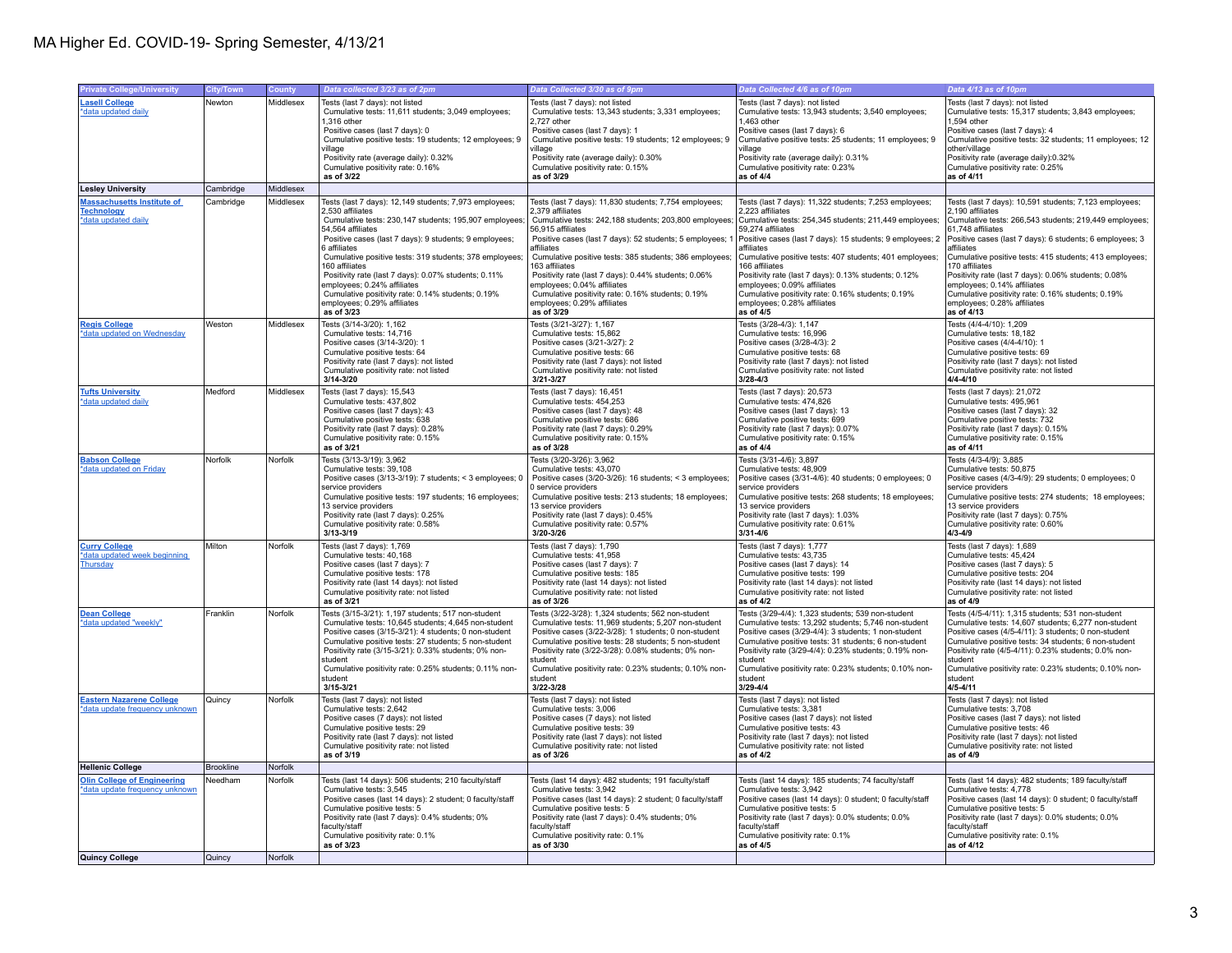| <b>Private College/University</b>                                                                        | City/Town                                     | County  | Data collected 3/23 as of 2pm                                                                                                                                                                                                                                                                                      | Data Collected 3/30 as of 9pm                                                                                                                                                                                                                                                                                  | Data Collected 4/6 as of 10pm                                                                                                                                                                                                                                                                               | Data 4/13 as of 10pm                                                                                                                                                                                                                                                                                            |
|----------------------------------------------------------------------------------------------------------|-----------------------------------------------|---------|--------------------------------------------------------------------------------------------------------------------------------------------------------------------------------------------------------------------------------------------------------------------------------------------------------------------|----------------------------------------------------------------------------------------------------------------------------------------------------------------------------------------------------------------------------------------------------------------------------------------------------------------|-------------------------------------------------------------------------------------------------------------------------------------------------------------------------------------------------------------------------------------------------------------------------------------------------------------|-----------------------------------------------------------------------------------------------------------------------------------------------------------------------------------------------------------------------------------------------------------------------------------------------------------------|
| <b>Wellsley College</b><br>*data updated M-F                                                             | Wellesley                                     | Norfolk | Tests (asymptomatic-last 7 days): 3,155<br>Cumulative tests: 17,483<br>Positive cases (last 7 days): 0 students; 4 faculty/staff<br>Cumulative positive tests: not listed<br>Positivity rate (last 7 days): not listed<br>Cumulative positivity rate: not listed<br>as of 3/23                                     | Tests (asymptomatic-last 7 days): 3,492<br>Cumulative tests: 19,001<br>Positive cases (last 7 days): 0 students; 2 faculty/staff<br>Cumulative positive tests: not listed<br>Positivity rate (last 7 days): not listed<br>Cumulative positivity rate: not listed<br>as of 3/30                                 | Tests (asymptomatic-last 7 days): 3,165<br>Cumulative tests: 22,088<br>Positive cases (last 7 days): 2 students; 1 faculty/staff<br>Cumulative positive tests: not listed<br>Positivity rate (last 7 days): not listed<br>Cumulative positivity rate: not listed<br>as of 4/6                               | Tests (asymptomatic-last 7 days): 3,163<br>Cumulative tests: 24,729<br>Positive cases (last 7 days): 1 students; 0 faculty/staff<br>Cumulative positive tests: not listed<br>Positivity rate (last 7 days): not listed<br>Cumulative positivity rate: not listed<br>as of 4/13                                  |
| <b>Bay State College</b>                                                                                 | Boston                                        | Suffolk |                                                                                                                                                                                                                                                                                                                    |                                                                                                                                                                                                                                                                                                                |                                                                                                                                                                                                                                                                                                             |                                                                                                                                                                                                                                                                                                                 |
| Benjamin Franklin Institute of<br><b>Technology</b>                                                      | Boston                                        | Suffolk |                                                                                                                                                                                                                                                                                                                    |                                                                                                                                                                                                                                                                                                                |                                                                                                                                                                                                                                                                                                             |                                                                                                                                                                                                                                                                                                                 |
| <b>Berklee College of Music</b><br>*data updated daily, M-F                                              | Boston                                        | Suffolk | Tests (3/16-3/22): 4,310<br>Cumulative tests: 41.124<br>Positive cases (3/16-3/22): 7<br>Cumulative positive tests: 104<br>Positivity rate (last 7 days): 0.16%<br>Cumulative positivity rate: 0.25%<br>as of 3/22                                                                                                 | Tests (3/24-3/30): 4,361<br>Cumulative tests: 46.171<br>Positive cases (3/24-3/30): 15<br>Cumulative positive tests: 120<br>Positivity rate (last 7 days): 0.34%<br>Cumulative positivity rate: 0.26%<br>as of 3/30                                                                                            | Tests (3/30-4/5): 4,063<br>Cumulative tests: 49.502<br>Positive cases (3/30-4/5): 9<br>Cumulative positive tests: 125<br>Positivity rate (last 7 days): 0.22%<br>Cumulative positivity rate: 0.25%<br>as of 4/5                                                                                             | Tests (4/6-4/12): 4,371<br>Cumulative tests: 53.837<br>Positive cases (4/6-4/12): 11<br>Cumulative positive tests: 136<br>Positivity rate (last 7 days): 0.25%<br>Cumulative positivity rate: 0.25%<br>as of 4/12                                                                                               |
| <b>Boston Architectural College</b>                                                                      | Boston                                        | Suffolk |                                                                                                                                                                                                                                                                                                                    |                                                                                                                                                                                                                                                                                                                |                                                                                                                                                                                                                                                                                                             |                                                                                                                                                                                                                                                                                                                 |
| <b>New England Law School</b>                                                                            | Boston                                        | Suffolk |                                                                                                                                                                                                                                                                                                                    |                                                                                                                                                                                                                                                                                                                |                                                                                                                                                                                                                                                                                                             |                                                                                                                                                                                                                                                                                                                 |
| <b>Boston Universtiv</b><br>*data updated daily                                                          | Boston                                        | Suffolk | Tests (3/16-3/22): 23,043 students; 1,741 faculty;<br>5.266 staff<br>Cumulative tests: 846,323<br>Positive cases (last 7 days): not listed<br>Cumulative positive tests: 1,739<br>Positivity rate (3/16-3/22): 0.18% students; 0.06%<br>faculty; 0.21% staff<br>Cumulative positivity rate: 0.21%<br>$3/16 - 3/22$ | Tests (3/23-3/29): 23,004 students; 1,886 faculty; 5,472<br>staff<br>Cumulative tests: 876,685<br>Positive cases (last 7 days): not listed<br>Cumulative positive tests: 1.739<br>Positivity rate (3/23-3/29): 0.17% students; 0.16% faculty;<br>0.24% staff<br>Cumulative positivity rate: 0.20%<br>3/23-3/29 | Tests (3/30-4/5): 22,235 students; 1,775 faculty; 5,201<br>staff<br>Cumulative tests: 905,896<br>Positive cases (last 7 days): not listed<br>Cumulative positive tests: 1.863<br>Positivity rate (3/30-4/5): 0.27% students; 0.11% faculty;<br>0.15% staff<br>Cumulative positivity rate: 0.21%<br>3/30-4/5 | Tests (4/5-4/11): 22,751 students; 1,882 faculty; 5,506<br>staff<br>Cumulative tests: 931,673<br>Positive cases (last 7 days): not listed<br>Cumulative positive tests: 1.901<br>Positivity rate (4/5-4/11): 0.25% students; 0.12% faculty;<br>0.22% staff<br>Cumulative positivity rate: 0.20%<br>$4/5 - 4/11$ |
| <b>Emerson College</b><br>*data updated daily, week<br>beginning Sunday                                  | Boston                                        | Suffolk | Tests (last 7 days): 5,778<br>Cumulative tests: 49,475<br>Positive cases (3/15-3/21): 6<br>Cumulative positive tests: 103<br>Positivity rate (3/15-3/21): 0.10%<br>Cumulative positivity rate: 0.21%<br>$3/15 - 3/21$                                                                                              | Tests (last 7 days): 5,711<br>Cumulative tests: 55,214<br>Positive cases (3/22-3/28): 3<br>Cumulative positive tests: 107<br>Positivity rate (3/22-3/28): 0.05%<br>Cumulative positivity rate: 0.19%<br>3/22-3/28                                                                                              | Tests (3/29-4/4): 5,891<br>Cumulative tests: 59,708<br>Positive cases (3/29-4/4): 26<br>Cumulative positive tests: 131<br>Positivity rate (3/29-4/4): 0.44%<br>Cumulative positivity rate: 0.22%<br>$3/29 - 4/4$                                                                                            | Tests (4/5-4/11): 5,709<br>Cumulative tests: 65,489<br>Positive cases (4/5-4/11): 25<br>Cumulative positive tests: 156<br>Positivity rate (4/5-4/11): 0.44%<br>Cumulative positivity rate: 0.24%<br>$4/5 - 4/11$                                                                                                |
| <b>Emmanuel College</b><br>*data updated daily M-F                                                       | Boston                                        | Suffolk | Tests (last 7 days): not listed<br>Cumulative tests: 21.972<br>Positive cases (last 7 days): 3<br>Cumulative positive tests: 60<br>Positivity rate (last 7 days): 0.13%<br>Cumulative positivity rate: 0.27%<br>as of 3/22                                                                                         | Tests (last 7 days): not listed<br>Cumulative tests: 24.433<br>Positive cases (last 7 days): 9<br>Cumulative positive tests: 70<br>Positivity rate (last 7 days): 0.41%<br>Cumulative positivity rate: 0.29%<br>as of 3/30                                                                                     | Tests (last 7 days): not listed<br>Cumulative tests: 26.206<br>Positive cases (last 7 days): 1<br>Cumulative positive tests: 70<br>Positivity rate (last 7 days): 0.06%<br>Cumulative positivity rate: 0.27%<br>as of 4/5                                                                                   | Tests (last 7 days): not listed<br>Cumulative tests: 28.827<br>Positive cases (last 7 days): 8<br>Cumulative positive tests: 78<br>Positivity rate (last 7 days): 0.31%<br>Cumulative positivity rate: 0.27%<br>as of 4/12                                                                                      |
| <b>Fisher College</b>                                                                                    | Boston                                        | Suffolk |                                                                                                                                                                                                                                                                                                                    |                                                                                                                                                                                                                                                                                                                |                                                                                                                                                                                                                                                                                                             |                                                                                                                                                                                                                                                                                                                 |
| <b>Laboure College</b>                                                                                   | Boston                                        | Suffolk | Not updated as of 3/23 at 2pm                                                                                                                                                                                                                                                                                      | Tests (last 7 days): not listed<br>Cumulative tests: not listed<br>Positive cases (3/22- 3/28): 0<br>Cumulative positive tests: 17<br>Positivity rate (3/22-3/28): not listed<br>Cumulative positivity rate: not listed<br>3/22-3/28                                                                           | Tests (last 7 days); not listed<br>Cumulative tests: not listed<br>Positive cases (3/29- 4/4): 0 on-campus; 1 off-campus<br>Cumulative positive tests: 18<br>Positivity rate (3/29-4/4): not listed<br>Cumulative positivity rate: not listed<br>$3/29 - 4/4$                                               | Not updated as of 4/13 at 10pm                                                                                                                                                                                                                                                                                  |
| <b>Massachusetts College of</b><br><b>Pharmacy and Health Sciences</b><br>*data update frequency unknown | Boston/Worcest<br>er/Manchester,<br><b>NH</b> | Suffolk | Tests (last 7 days): not listed<br>Cumulative tests: 97,300<br>Positive cases (last 7 days): not listed<br>Cumulative positive tests: 432<br>Positivity rate (last 7 days): not listed<br>Cumulative positivity rate: 0.4%<br>as of 3/21                                                                           | Tests (last 7 days): not listed<br>Cumulative tests: 100,902<br>Positive cases (last 7 days): not listed<br>Cumulative positive tests: 441<br>Positivity rate (last 7 days): not listed<br>Cumulative positivity rate: 0.4%<br>as of 3/28                                                                      | Tests (last 7 days): not listed<br>Cumulative tests: 104,655<br>Positive cases (last 7 days): not listed<br>Cumulative positive tests: 455<br>Positivity rate (last 7 days): not listed<br>Cumulative positivity rate: 0.4%<br>as of 4/4                                                                    | Tests (last 7 days): not listed<br>Cumulative tests: 108,468<br>Positive cases (last 7 days): not listed<br>Cumulative positive tests: 457<br>Positivity rate (last 7 days): not listed<br>Cumulative positivity rate: 0.4%<br>as of $4/11$                                                                     |
| The New England Conservatory Boston<br>of Music<br>*data updated on Friday                               |                                               | Suffolk | Tests (last 7 days): 720<br>Cumulative tests: 18,750<br>Positive cases (last 7 days): 0<br>Cumulative positive tests: not listed<br>Positivity rate (last 7 days): 0.0%<br>Cumulative positivity rate: 0.21%<br>week of 3/19                                                                                       | Tests (last 7 days): 589<br>Cumulative tests: 19,354<br>Positive cases (last 7 days): 0<br>Cumulative positive tests: not listed<br>Positivity rate (last 7 days): 0.0%<br>Cumulative positivity rate: 0.2%<br>week of 3/26                                                                                    | Tests (last 7 days): 610<br>Cumulative tests: 19,903<br>Positive cases (last 7 days): 1<br>Cumulative positive tests: not listed<br>Positivity rate (last 7 days): 0.16%<br>Cumulative positivity rate: 0.18%<br>week of 4/2                                                                                | Tests (last 7 days): 617<br>Cumulative tests: 20,530<br>Positive cases (last 7 days): 1<br>Cumulative positive tests: not listed<br>Positivity rate (last 7 days): 0.16%<br>Cumulative positivity rate: 0.18%<br>week of 4/9                                                                                    |
| <b>North Bennet Street School</b>                                                                        | Boston                                        | Suffolk |                                                                                                                                                                                                                                                                                                                    |                                                                                                                                                                                                                                                                                                                |                                                                                                                                                                                                                                                                                                             |                                                                                                                                                                                                                                                                                                                 |
| <b>Northeastern University</b><br>*data updated daily, week<br>beginning Sunday                          | Boston                                        | Suffolk | Tests (3/17-3/21): 18,974<br>Cumulative tests: 864,572<br>Positive cases (3/17-3/21): 32<br>Cumulative positive tests: 1,256 students; 133<br>faculty/staff; 129 contract employees<br>Positivity rate (last 7 days): 0.17%<br>Cumulative positivity rate: not listed<br>$3/17 - 3/21$                             | Tests (3/23-3/28): 23,216<br>Cumulative tests: 893,628<br>Positive cases (3/23-3/28): 118<br>Cumulative positive tests: 1,380 students; 139<br>faculty/staff; 136 contract employees<br>Positivity rate (last 7 days): 0.47%<br>Cumulative positivity rate: not listed<br>3/23-3/28                            | Tests (3/29-4/3): 25,862<br>Cumulative tests: 919,490<br>Positive cases (3/29-4/3): 84<br>Cumulative positive tests: 1,457 students; 142<br>faculty/staff; 140 contract employees<br>Positivity rate (last 7 days): 0.33%<br>Cumulative positivity rate: not listed<br>$3/29 - 4/3$                         | Tests (4/4-4/10): 27,518<br>Cumulative tests: 947,008<br>Positive cases (4/4-4/10): 73<br>Cumulative positive tests: 1,527 students; 143<br>faculty/staff; 142 contract employees<br>Positivity rate (last 7 days): 0.27%<br>Cumulative positivity rate: not listed<br>$4/4 - 4/10$                             |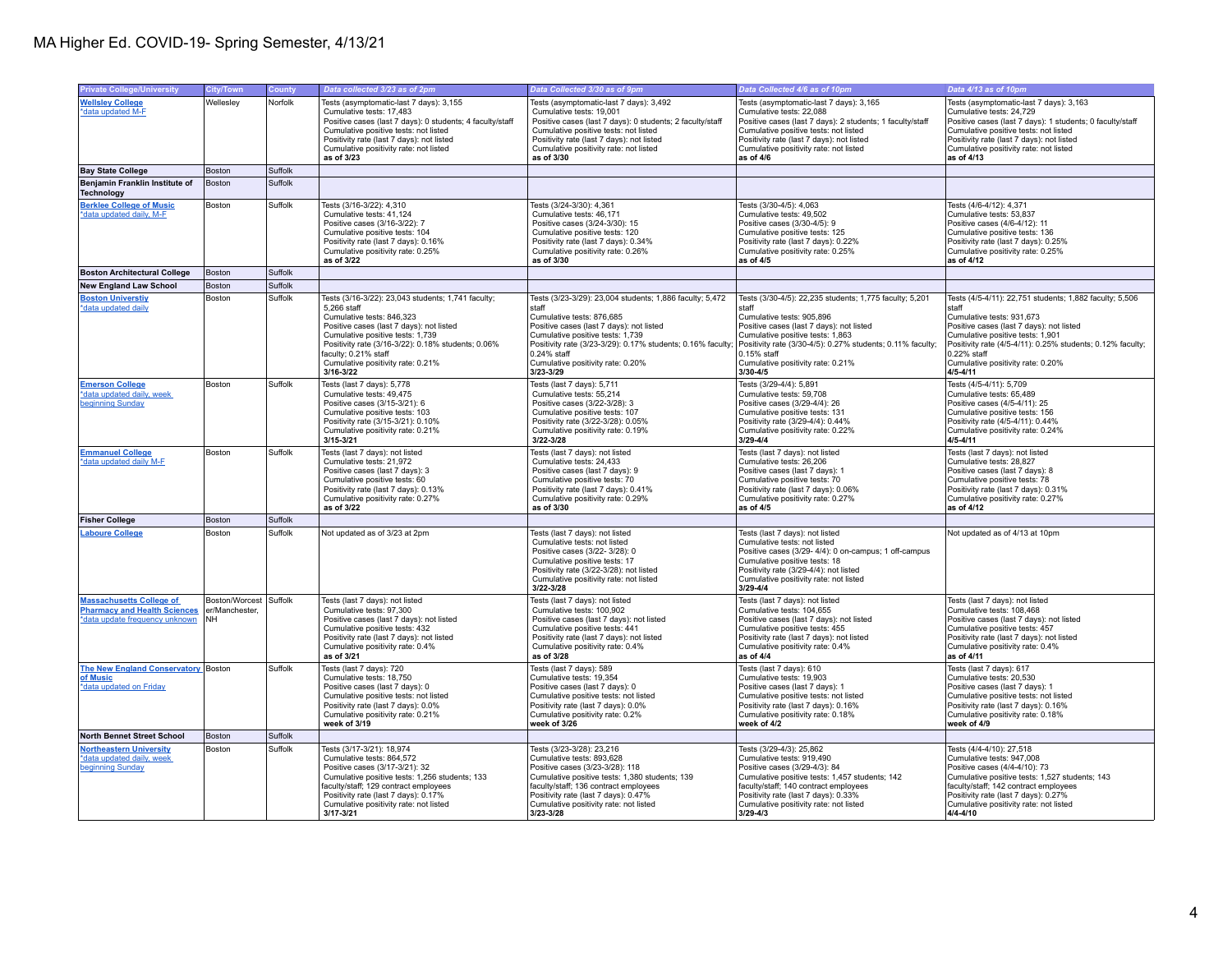|                                                                                      |                  |           |                                                                                                                                                                                                                                                                       |                                                                                                                                                                                                                                                                         |                                                                                                                                                                                                                                                                         | Data 4/13 as of 10pm                                                                                                                                                                                                                                                   |
|--------------------------------------------------------------------------------------|------------------|-----------|-----------------------------------------------------------------------------------------------------------------------------------------------------------------------------------------------------------------------------------------------------------------------|-------------------------------------------------------------------------------------------------------------------------------------------------------------------------------------------------------------------------------------------------------------------------|-------------------------------------------------------------------------------------------------------------------------------------------------------------------------------------------------------------------------------------------------------------------------|------------------------------------------------------------------------------------------------------------------------------------------------------------------------------------------------------------------------------------------------------------------------|
| <b>Private College/University</b>                                                    | <b>City/Town</b> | County    | Data collected 3/23 as of 2pm                                                                                                                                                                                                                                         | Data Collected 3/30 as of 9pm                                                                                                                                                                                                                                           | Data Collected 4/6 as of 10pm                                                                                                                                                                                                                                           |                                                                                                                                                                                                                                                                        |
| <b>Simmons University</b><br>*data updated weekly                                    | <b>Boston</b>    | Suffolk   | Tests (last 7 days): not listed<br>Cumulative tests: 9,376<br>Positive cases (last 7 days): 1<br>Cumulative positive tests: not listed<br>Positivity rate (last 7 days): 0.0%<br>Cumulative positivity rate: 0.18%<br>as of 3/23                                      | Not updated as of 3/30 at 9pm                                                                                                                                                                                                                                           | Not updated as of 4/6 at 10pm                                                                                                                                                                                                                                           | Not updated as of 4/13 at 10pm                                                                                                                                                                                                                                         |
| <b>Suffolk University</b><br>*data update frequency unknown                          | Boston           | Suffolk   | Tests (3/15-3/20): 2,848<br>Cumulative tests: 70,060<br>Positive cases (3/15-3/20): 9<br>Cumulative positive tests: 255<br>Positivity rate (last 7 days): not listed<br>Cumulative positivity rate: 0.364%<br>as of 3/21                                              | Tests (3/21-3/28): 3,034<br>Cumulative tests: 73,039<br>Positive cases (3/21-3/28): 13<br>Cumulative positive tests: 268<br>Positivity rate (last 7 days): not listed<br>Cumulative positivity rate: 0.367%<br>as of 3/29                                               | Tests (3/29-4/1): 2,377<br>Cumulative tests: 75,359<br>Positive cases (3/27-4/1): 9<br>Cumulative positive tests: 277<br>Positivity rate (last 7 days): not listed<br>Cumulative positivity rate: 0.368%<br>as of $4/2$                                                 | Tests (4/4-4/11): 2,920<br>Cumulative tests: 78,744<br>Positive cases (4/4-4/11): 13<br>Cumulative positive tests: 290<br>Positivity rate (last 7 days): not listed<br>Cumulative positivity rate: 0.368%<br>as of 4/12                                                |
| <b>Urban College of Boston</b>                                                       | Boston           | Suffolk   |                                                                                                                                                                                                                                                                       |                                                                                                                                                                                                                                                                         |                                                                                                                                                                                                                                                                         |                                                                                                                                                                                                                                                                        |
| <b>Wentworth Institute of</b><br><b>Technology</b><br>*data update frequency unknown | Boston           | Suffolk   | Tests (last 7 days): 3,600<br>Cumulative tests: 28,467<br>Positive cases (last 7 days): 6<br>Cumulative positive tests: 79<br>Positivity rate: 0.10%<br>Cumulative positivity rate: not listed<br>as of 3/23                                                          | Tests (last 7 days): 3,613<br>Cumulative tests: 32,105<br>Positive cases (last 7 days): 26<br>Cumulative positive tests: 105<br>Positivity rate: 1.0%<br>Cumulative positivity rate: not listed<br>as of 3/30                                                           | Tests (last 7 days): 3,450<br>Cumulative tests: 34,902<br>Positive cases (last 7 days): 10<br>Cumulative positive tests: 115<br>Positivity rate: 0.56%<br>Cumulative positivity rate: not listed<br>as of 4/6                                                           | Tests (last 7 days): 3,638<br>Cumulative tests: 38,956<br>Positive cases (last 7 days): 6<br>Cumulative positive tests: 128<br>Positivity rate: 0.25%<br>Cumulative positivity rate: not listed<br>as of 4/13                                                          |
| <b>William James College</b>                                                         | <b>Boston</b>    | Suffolk   |                                                                                                                                                                                                                                                                       |                                                                                                                                                                                                                                                                         |                                                                                                                                                                                                                                                                         |                                                                                                                                                                                                                                                                        |
| <b>Anna Maria College</b><br>*data updated on Friday                                 | Paxton           | Worcester | Tests (last 7 days): 1,964<br>Cumulative tests: 9,932<br>Positive cases (last 7 days): 7<br>Cumulative positive tests: 42<br>Positivity rate (last 7 days): 0.36%<br>Cumulative positivity rate: 0.42%<br>as of 3/20                                                  | Tests (last 7 days): 2,379<br>Cumulative tests: 11,247<br>Positive cases (last 7 days): 6<br>Cumulative positive tests: 43<br>Positivity rate (last 7 days): 0.27%<br>Cumulative positivity rate: 0.38%<br>as of 3/30                                                   | Tests (last 7 days): 3,638<br>Cumulative tests: 38,956<br>Positive cases (last 7 days): 6<br>Cumulative positive tests: 128<br>Positivity rate (last 7 days): 0.25%<br>Cumulative positivity rate: 0.%<br>as of 4/6                                                     | Tests (last 7 days): 1,852<br>Cumulative tests: 13,633<br>Positive cases (last 7 days): 14<br>Cumulative positive tests: 67<br>Positivity rate (last 7 days): 0.49%<br>Cumulative positivity rate: 0.76%<br>as of 4/10                                                 |
| <b>Assumption College</b><br>*data updated on Friday                                 | Worcester        | Worcester | Tests (last 7 days): not listed<br>Cumulative tests: 22,301<br>Positive cases (last 7 days): not listed<br>Cumulative positive tests: 27 students; 22 employees<br>Positivity rate: not listed<br>Cumulative positivity rate: 0.21%<br>as of 3/19                     | Not updated as of 3/30 at 9pm                                                                                                                                                                                                                                           | Not updated as of 4/6 at 10pm                                                                                                                                                                                                                                           | Tests (last 7 days): not listed<br>Cumulative tests: 31,039<br>Positive cases (last 7 days): not listed<br>Cumulative positive tests: 33 students; 22 employees<br>Positivity rate: not listed<br>Cumulative positivity rate: 0.18%<br>$4/4 - 4/10$                    |
| <b>Becker College</b><br>*data updated on Tuesday                                    | Worcester        | Worcester | Tests (last 7 days): 1,409<br>Cumulative tests: 12,597<br>Positive cases (last 7 days): 4<br>Cumulative positive tests: not listed<br>Positivity rate (last 7 days): not listed<br>Cumulative positivity rate: not listed<br>as of 3/23                               | Tests (last 7 days): 1,299<br>Cumulative tests: 13,910<br>Positive cases (last 7 days): 1<br>Cumulative positive tests: not listed<br>Positivity rate (last 7 days): not listed<br>Cumulative positivity rate: not listed<br>as of 3/30                                 | Tests (last 7 days): 1,290<br>Cumulative tests: 15,213<br>Positive cases (last 7 days): 3<br>Cumulative positive tests: not listed<br>Positivity rate (last 7 days): not listed<br>Cumulative positivity rate: not listed<br>as of $4/6$                                | Tests (last 7 days): 1,285<br>Cumulative tests: 16,506<br>Positive cases (last 7 days): 4<br>Cumulative positive tests: not listed<br>Positivity rate (last 7 days): not listed<br>Cumulative positivity rate: not listed<br>as of 4/13                                |
| <b>Clark University</b><br>*data updated daily                                       | Worcester        | Worcester | Tests (last 7 days): 5,524<br>Cumulative tests: 14,237<br>Positive cases (last 7 days): 4<br>Cumulative positive tests (last 30 days): 25<br>Positivity rate (last 7 days): not listed<br>Cumulative positivity rate: not listed<br>as of 3/23                        | Tests (last 7 days): 5,488<br>Cumulative tests: 19,727<br>Positive cases (last 7 days): 5<br>Cumulative positive tests (last 30 days): 27<br>Positivity rate (last 7 days): not listed<br>Cumulative positivity rate: not listed<br>as of 3/30                          | Tests (last 7 days): 5,502<br>Cumulative tests: 24,172<br>Positive cases (last 7 days): 4<br>Cumulative positive tests (last 30 days): 27<br>Positivity rate (last 7 days): not listed<br>Cumulative positivity rate: not listed<br>as of 4/5                           | Tests (last 7 days): 5,632<br>Cumulative tests: 29,805<br>Positive cases (last 7 days): 2<br>Cumulative positive tests (last 30 days): 22<br>Positivity rate (last 7 days): not listed<br>Cumulative positivity rate: not listed<br>as of 4/12                         |
| <b>Holy Cross College</b><br>*data updated daily                                     | Worcester        | Worcester | Tests (last 7 days): not listed<br>Cumulative tests: 80,932<br>Positive cases (last 7 days): not listed<br>Cumulative positive tests: 160 students; 47 staff; 3 other<br>Positivity rate (last 7 days): 0.37%<br>Cumulative positivity rate: not listed<br>as of 3/23 | Tests (last 7 days): not listed<br>Cumulative tests: 86,988<br>Positive cases (last 7 days): not listed<br>Cumulative positive tests: 171 students; 48 staff; 3 other<br>Positivity rate (last 7 days): 0.24%<br>Cumulative positivity rate: not listed<br>as of 3/30   | Tests (last 7 days): not listed<br>Cumulative tests: 91,091<br>Positive cases (last 7 days): not listed<br>Cumulative positive tests: 181 students; 48 staff; 3 other<br>Positivity rate (last 7 days): 0.26%<br>Cumulative positivity rate: not listed<br>as of 4/6    | Tests (last 7 days): not listed<br>Cumulative tests: 97,792<br>Positive cases (last 7 days): not listed<br>Cumulative positive tests: 224 students; 49 staff; 3 other<br>Positivity rate (last 7 days): 0.63%<br>Cumulative positivity rate: not listed<br>as of 4/13  |
| <b>Nichols College</b><br>*data updated weekly beginning<br>Monday                   | Dudley           | Worcester | Tests (3/15-3/19): 1,810<br>Cumulative tests: 39,867<br>Positive cases (3/15-3/19): 3<br>Cumulative positive tests: 77<br>Positivity rate (3/15-3/19): 0.165%<br>Cumulative positivity rate: 0.19%<br>$3/15 - 3/19$                                                   | Tests (3/22-3/26): 1,959<br>Cumulative tests: 41,826<br>Positive cases (3/22-3/26): 24<br>Cumulative positive tests: 101<br>Positivity rate (3/22-3/26): 1.23%<br>Cumulative positivity rate: 0.24%<br>3/22-3/26                                                        | Tests (3/29-4/2): 2,919<br>Cumulative tests: 44,745<br>Positive cases (3/29-4/2): 30<br>Cumulative positive tests: 131<br>Positivity rate (3/22-4/2): 1.028%<br>Cumulative positivity rate: 0.29%<br>3/29-4/2                                                           | Tests (4/5-4/9): 2,181<br>Cumulative tests: 46,926<br>Positive cases (4/5-4/9): 14<br>Cumulative positive tests: 145<br>Positivity rate (4/5-4/9): 0.64%<br>Cumulative positivity rate: 0.31%<br>as of 4/9                                                             |
| <b>Worcester Polytechnic Institute Worcester</b><br>*data updated M-F                |                  | Worcester | Tests (last 7 days): 8,665<br>Cumulative tests. (last 30 days): 36,370<br>Positive cases (last 7 days): 4<br>Cumulative positive tests (last 30 days): 51<br>Positivity rate (last 7 days): 0.047%<br>Cumulative positivity rate (last 30 days): 0.143%<br>as of 3/22 | Tests (last 7 days): 10,999<br>Cumulative tests. (last 30 days): 37,792<br>Positive cases (last 7 days): 13<br>Cumulative positive tests (last 30 days): 51<br>Positivity rate (last 7 days): 0.131%<br>Cumulative positivity rate (last 30 days): 0.138%<br>as of 3/29 | Tests (last 7 days): 9,604<br>Cumulative tests. (last 30 days): 36,538<br>Positive cases (last 7 days): 22<br>Cumulative positive tests (last 30 days): 46<br>Positivity rate (last 7 days): 0.234%<br>Cumulative positivity rate (last 30 days): 0.129%<br>as of $4/3$ | Tests (last 7 days): 9,102<br>Cumulative tests. (last 30 days): 36,981<br>Positive cases (last 7 days): 11<br>Cumulative positive tests (last 30 days): 45<br>Positivity rate (last 7 days): 0.123%<br>Cumulative positivity rate (last 30 days): 0.124%<br>as of 4/13 |
| <b>Boston Graduate School of</b><br>Psyhcoanalysis                                   | Brookline        | Middlesex |                                                                                                                                                                                                                                                                       |                                                                                                                                                                                                                                                                         |                                                                                                                                                                                                                                                                         |                                                                                                                                                                                                                                                                        |